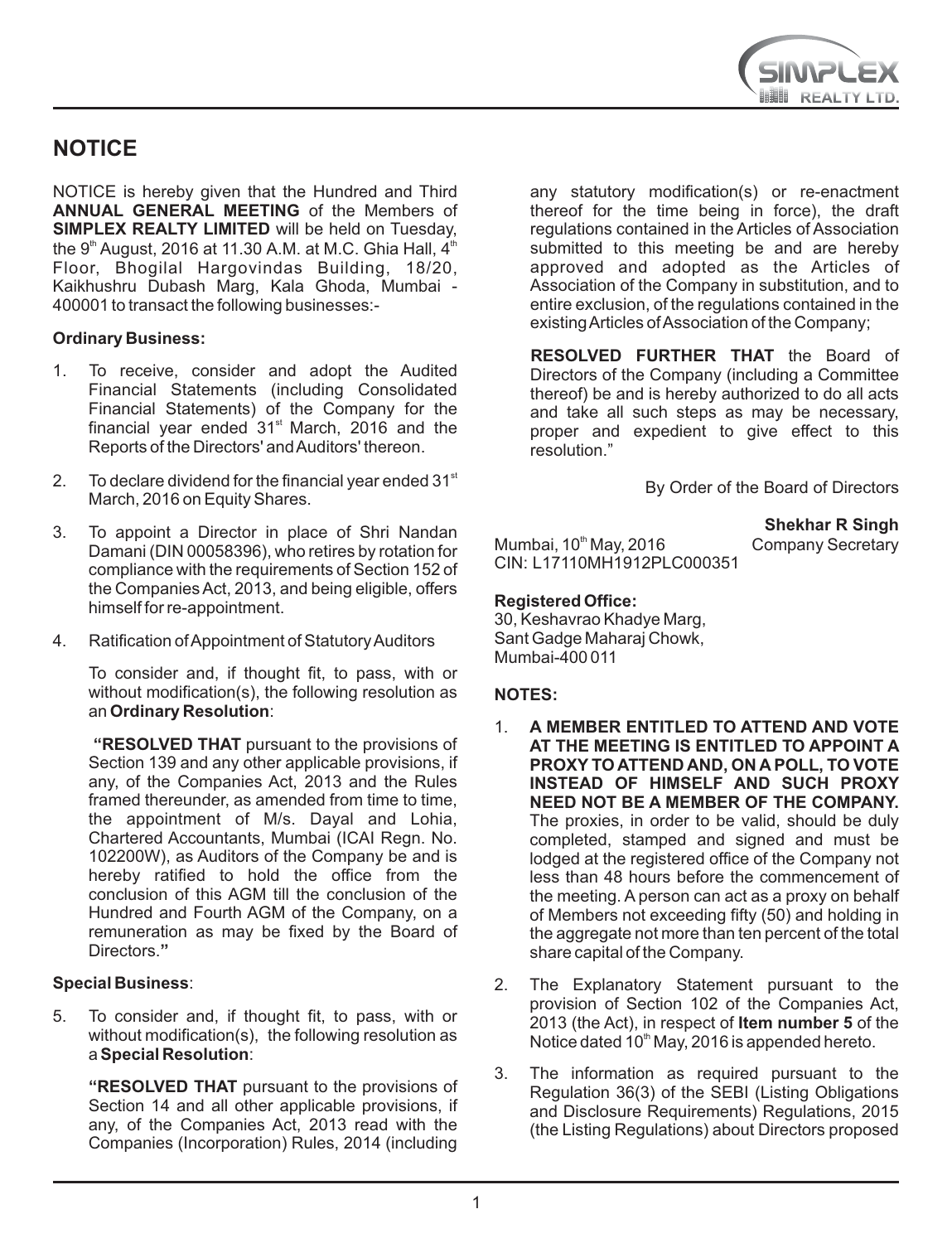to be appointed / re-appointed is given in Annexure to this Notice.

- 4. The Members/Proxy holders are requested to bring their duly filled Attendance Slip along with their copy of the Annual Report to the meeting.
- 5. The Register of Members and Transfer Books of the Company will be remain closed from Tuesday, the  $2^{nd}$  August, 2016 to Tuesday, the  $9^{th}$  August. 2016 (both days inclusive) for the purpose of payment of dividend for the year ended 31<sup>st</sup> March, 2016, if declared at the meeting and for the purpose of the Hundred and Third Annual General Meeting (AGM) or any adjournment thereof.
- 6. The Register of Directors and Key Managerial Personnel and their shareholding, maintained under Section 170 of the Act and the Register of Contracts or Arrangements in which the Directors are interested, maintained under Section 189 of the Act, will be available for inspection by the Members at the AGM of the Company.
- 7. Payment of Dividend, if declared at the meeting, will be paid to the Members, whose names appear on the Register of Members of the Company as on Tuesday, the 9<sup>th</sup> August, 2016. In respect of the shares held in dematerialized form, the Dividend will be paid to Members whose names are furnished by National Securities Depository Limited (NSDL) and Central Depository Services (India) Limited (CDSL) as beneficial owners at the close of business hours on Monday, the  $1<sup>st</sup>$  August, 2016.
- 8. The Company has transferred unclaimed dividend declared for the financial year 2007-08 to "The Investors Education and Protection Fund" established by the Central Government. Members who have not encashed their dividend warrant(s) for the financial year ended  $31<sup>st</sup>$  March, 2009 are requested to make their claims to the Company. It may be noted that the unclaimed dividend for the financial year ended  $31<sup>st</sup>$  March, 2009 is due to transfer to the 'Investor Education and Protection Fund' on 16<sup>th</sup> September, 2016.
- 9. The Members who hold shares in physical form are requested to notify any change in their address to the Company's Share Transfer Agent, Freedom Registry Limited, having its office at Plot No. 101/102, 19<sup>th</sup> Street, MIDC, Satpur, Nashik-422 007. The Members who hold shares in dematerialized form are requested to notify any change in their address to their respective

Depository Participants.

- 10. Corporate Members intending to send their Authorized Representatives to attend and vote at the Meeting are requested to ensure that the Authorized Representative carries a duly certified true copy of their Board Resolution.
- 11. The Draft Articles of Association of the Company will be open for inspection between 10.00 A.M. to 6.00 P.M. on all working days at the Registered Office of the Company up to the date of the AGM of the Company.

# 12. **Voting through Electronic means**

I In compliance with provisions of Section 108 of the Act read with Rule 20 of the Companies (Management and Administration) Rules, 2014 and the Listing Regulations, as amended from time to time the Company is pleased to provide the Members facility of 'remote e-voting' (e-voting from a place other than venue of the AGM) to exercise their right to vote at the AGM. The business may be transacted through e-Voting Services provided by CDSL.

The facility for voting, either through electronic voting system or through ballot/polling paper shall also be made available at the venue of the AGM. The members attending the meeting, who have not already cast their vote through remote e-voting shall be able to exercise their voting rights at the meeting. The Members who have already cast their vote through remote e-voting may attend the meeting but shall not be entitled to cast their vote again at the AGM.

# **The instructions for Members voting electronically are as under:**

- (i) The voting period begins on Thursday, the  $4<sup>th</sup>$ August, 2016 (10.00 A.M.) and ends on Monday, the  $8<sup>th</sup>$  August, 2016 (5.00 P.M.). During this period shareholders' of the Company, holding shares either in physical form or in dematerialized form, as on the cutoff date (record date) of the Monday, the  $1<sup>st</sup>$ August, 2016 may cast their vote electronically. The e-voting module shall be disabled by CDSL for voting thereafter.
- (ii) The Members should log on to the e-voting website www.evotingindia.com.
- (iii) Click on Members.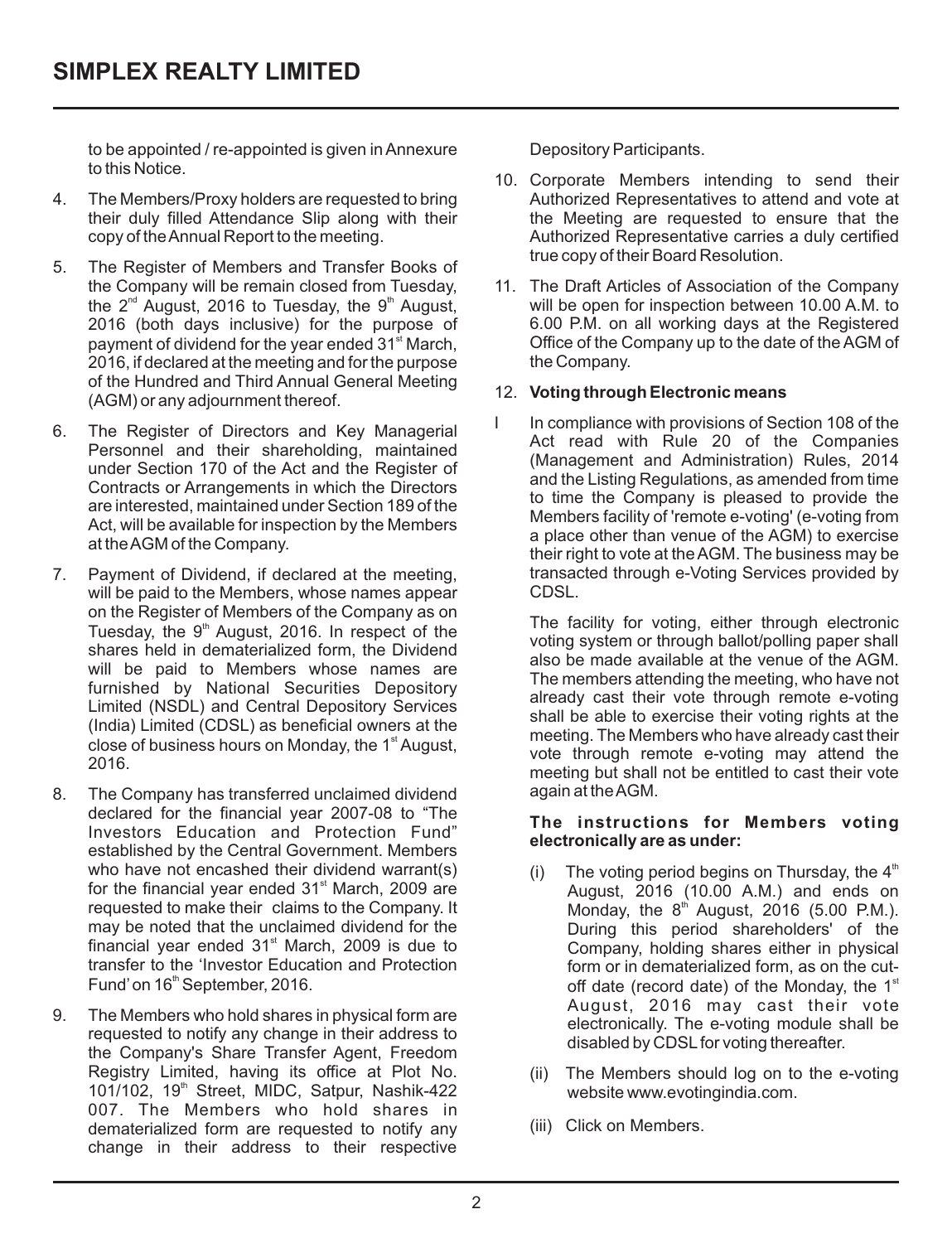

- (iv) Now Enter your User ID
	- a. For CDSL: 16 Digits beneficiary ID,
	- b. For NSDL: 8 Character DP ID followed by 8 Digits Client ID,
	- c. Members holding shares in Physical Form should enter Folio Number registered with the Company.
- (v) Next enter the Image Verification as displayed and Click on Login.
- (vi) If you are holding shares in demat form and had logged on to www.evotingindia.com and voted on an earlier voting of any company, then your existing password is to be used.
- (vii) If you are a first time user, follow the steps given below:

| For Members holding shares in Demat Form and<br><b>Physical Form</b>   |                                                                                                                                                                                                                                                                                                                                                                 |
|------------------------------------------------------------------------|-----------------------------------------------------------------------------------------------------------------------------------------------------------------------------------------------------------------------------------------------------------------------------------------------------------------------------------------------------------------|
| <b>PAN</b>                                                             | Enter your 10 digit alpha-numeric PAN<br>issued by Income Tax Department<br>(Applicable for both demat shareholders<br>as well as physical shareholders)                                                                                                                                                                                                        |
|                                                                        | Members who have not updated their<br>PAN with the Company/Depository<br>Participant are requested to use the<br>first two letters of their name and the 8<br>digits of the sequence number in the<br>PAN field.                                                                                                                                                |
|                                                                        | In case the sequence number is less<br>than 8 digits enter the applicable<br>number of 0's before the number after<br>the first two characters of the name in<br>CAPITAL letters. Eg. If your name is<br>Ramesh Kumar with sequence<br>number 1 then enter RA00000001 in<br>the PAN field.                                                                      |
| Dividend<br>Bank<br>Details<br>OR.<br>Date of<br><b>Birth</b><br>(DOB) | Enter the Dividend Bank Details or Date<br>of Birth (in dd/mm/yyyy format) as<br>recorded in your demat account or in the<br>Company records in order to login.<br>If both the details are not recorded with<br>the depository or Company please enter<br>the member id/ folio number in the<br>Dividend Bank details field as mentioned<br>in instruction (iv) |

- (viii) After entering these details appropriately, click on "SUBMIT" tab.
- (ix) Members holding shares in physical form will then directly reach the Company selection screen. However, Members holding shares in demat form will now reach 'Password Creation' menu wherein they are required to mandatorily enter their login password in the new password field. Kindly note that this password is to be also used by the demat holders for voting for resolutions of any other company on which they are eligible to vote, provided that company opts for e-voting through CDSL platform. It is strongly recommended not to share your password with any other person and take utmost care to keep your password confidential.
- (x) For Members holding shares in physical form, the details can be used only for e-voting on the Resolutions contained in this Notice.
- (xi) Click on the EVSN for the relevant <Company Name> on which you choose to vote.
- (xii) On the voting page, you will see "RESOLUTION DESCRIPTION" and against the same the option "YES/NO" for voting. Select the option "YES" or "NO" as desired. The option YES implies that you assent to the Resolution and option NO implies that you dissent to the Resolution.
- (xiii) Click on the "RESOLUTIONS FILE LINK" if you wish to view the entire Resolution details.
- (xiv) After selecting the Resolution you have decided to vote on, click on "SUBMIT". A confirmation box will be displayed. If you wish to confirm your vote, click on "OK", else to change your vote, click on "CANCEL" and accordingly modify your vote.
- (xv) Once you "CONFIRM" your vote on the Resolution, you will not be allowed to modify your vote.
- (xvi) You can also take out print of the voting done by you by clicking on "Click here to print" option on the Voting page.
- (xvii) If Demat account holder has forgotten the changed password then enter the User ID and the image verification code and click on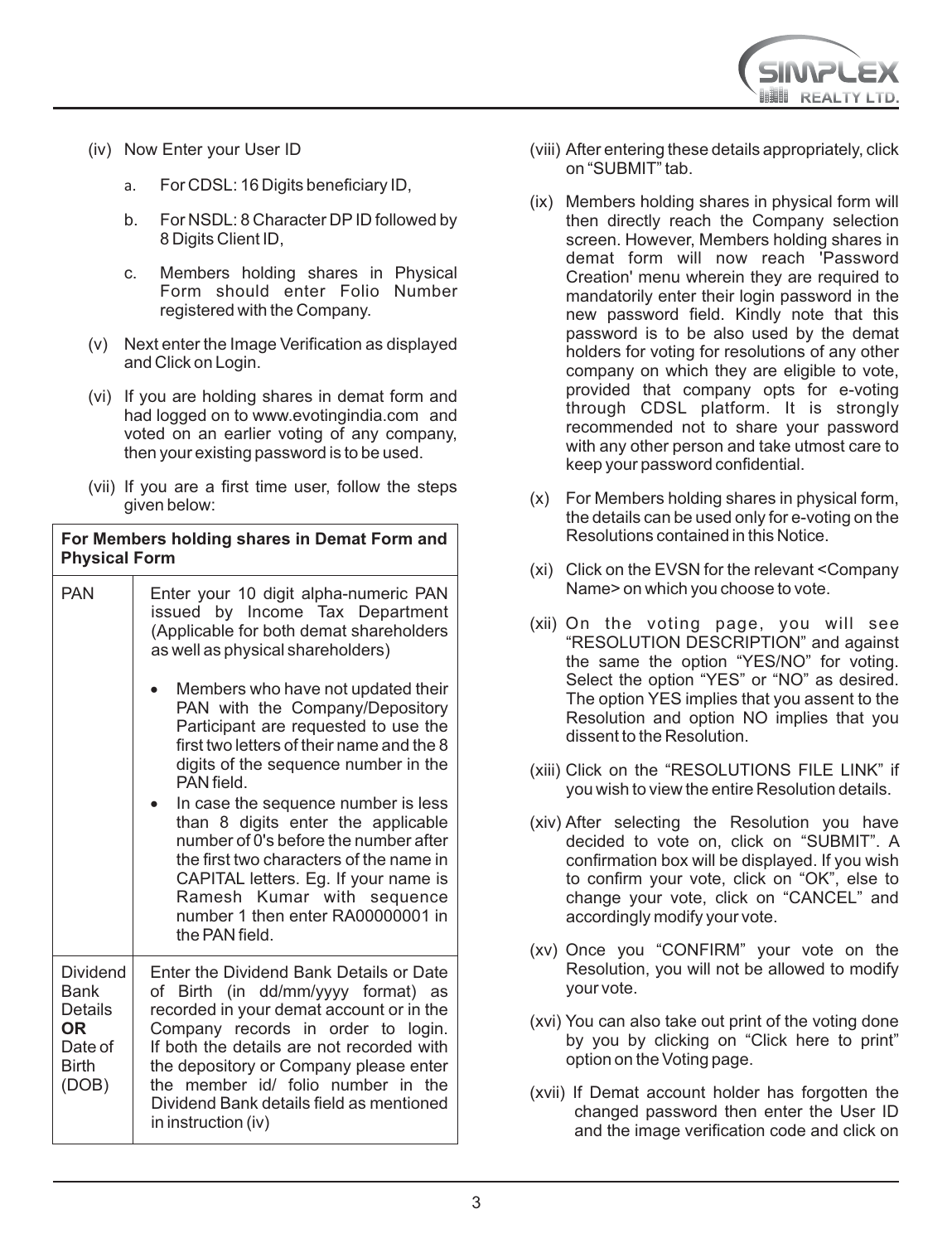Forgot Password & enter the details as prompted by the system.

(xviii) Note for Non- Individual Shareholders and Custodians

> Non-Individual shareholders (i.e. other than Individuals, HUF, NRI etc.) are required to log on to https://www.evotingindia.com and register themselves as Corporates.

> A scanned copy of the Registration Form bearing the stamp and sign of the entity<br>s h o u l d b e e m a i l e d t o b e e m a i l e d t o helpdesk.evoting@cdslindia.com.

> After receiving the login details they should create compliance user using the admin login and password. The Compliance user would be able to link the depository account(s)/folio numbers on which they wish to vote.

> The list of accounts should be mailed to helpdesk.evoting@cdslindia.com and on approval of the accounts they would be able to cast their vote.

> A scanned copy of the Board Resolution and Power of Attorney (POA) which they have issued in favour of the Custodian, if any, should be uploaded in PDF format in the system for the scrutinizer to verify the same.

(xix) In case you have any queries or issues regarding e-voting, you may refer the Frequently Asked Questions and e-voting manual available at www.evotingindia.com under help section or write an email to helpdesk.evoting@cdslindia.com.

- II The voting rights of shareholders shall be in proportion to their shares of the paid up equity share capital of the Company as on the cut-off date  $(record date)$  of the Monday, the 1 $st$  August, 2016.
- III Shri Manish L. Ghia of M/s. Manish Ghia & Associates, Practising Company Secretary, Mumbai has been appointed as the Scrutinizer to scrutinize the e-voting process in a fair and transparent manner.
- IV The Scrutinizer shall, immediately after the conclusion of voting at the AGM, first count the votes cast at the meeting, thereafter unblock the votes cast through remote e-voting in the presence of at least two witnesses not in the employment of the Company and make not later than three days of conclusion of the meeting a consolidated Scrutinizer's report of the total votes cast in favour or against, if any, to the Chairman or a person authorized by him in writing who shall countersign the same.
- V The Results shall be declared on or after the AGM of the Company. The Results declared alongwith the Scrutinizer's Report shall be placed on the Company's website www. simplex–group.com and on the website of CDSL within two days of passing of the resolutions at the AGM of the Company and communicated to the BSE Limited.
- VI All documents referred to in the accompanying Notice and the Explanatory Statement shall be open for inspection at the Registered Office of the Company during normal business hours (10.00 A.M. to 6.00 P.M.) on all working days, upto and including the date of the AGM of the Company.